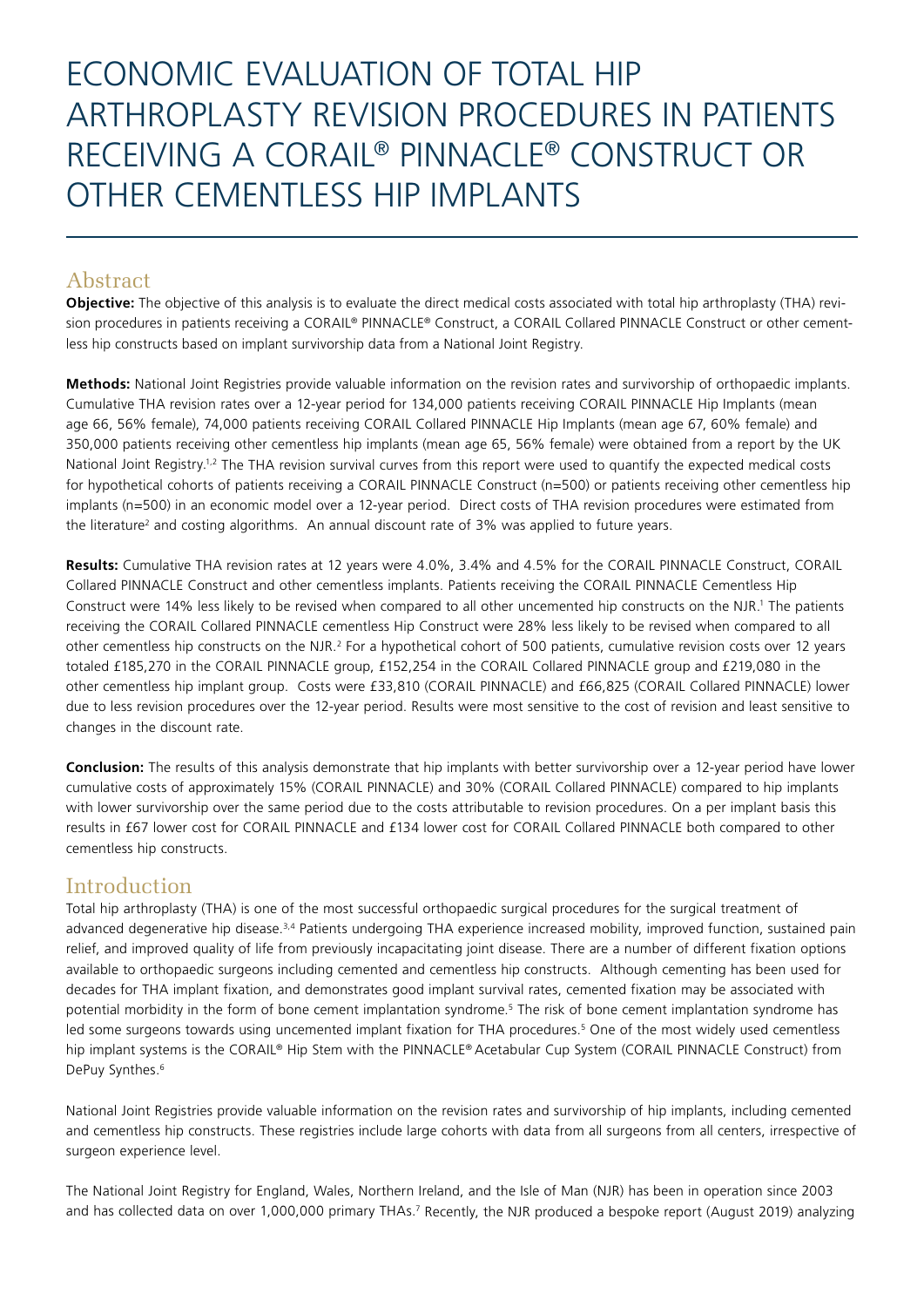the survival of the CORAIL PINNACLE cementless Hip Construct compared to all other cementless hip constructs.<sup>1</sup> The results of this analysis showed that patients receiving the CORAIL PINNACLE cementless Hip Construct were 14% less likely to be revised when compared to all other cementless hip constructs on the NJR [adjusted HR 0.86 (0.82-0.90), p<0.001].<sup>1</sup> The patients receiving the CORAIL Collared PINNACLE cementless Hip Construct were 28% less likely to be revised when compared to all other cementless hip constructs on the NJR [adjusted HR 0.72 (0.68-0.77), p<0.001].<sup>2</sup> The long-term economic impact of cementless hip implants with better survivorship data has yet to be examined.

The objective of this analysis is to evaluate the direct medical costs associated with THA revision procedures in patients potentially receiving CORAIL PINNACLE Implants or CORAIL Collared PINNACLE Implants or other cementless hip constructs based on implant survivorship data from a National Registry.

## **Methods**

Cumulative THA revision rates over a 12-year period for 134,000 patients receiving CORAIL PINNACLE Hip Implants, 74,000 patients receiving CORAIL Collared PINNACLE Hip Implants and 350,000 patients receiving other cementless hip implants were obtained from a bespoke report by the NJR.1,2

#### Patient and Procedure Details for NJR Analysis of CORAIL PINNACLE vs CORAIL Collared PINNACLE vs All Other Cementless Hips

| Characteristics             | <b>CORAIL PINNACLE</b> | <b>CORAIL Collared PINNACLE</b> | All Other Cementless Implants |
|-----------------------------|------------------------|---------------------------------|-------------------------------|
| Total Patients (n)          | 134,036                | 73,867                          | 350,193                       |
| Total Hips (n)              | 150,465                | 81,685                          | 402,309                       |
| Mean Age                    | 65.8 years             | 66.7 years                      | 65.2 years                    |
| Median BMI                  | 28                     | 28                              | 28                            |
| % Female                    | 56%                    | 60%                             | 56%                           |
| Indications                 |                        |                                 |                               |
| <b>Osteoarthritis</b>       | 94.2%                  | 94.2%                           | 93.3%                         |
| <b>Rheumatoid Arthritis</b> | 1.1%                   | 1.0%                            | 1.2%                          |
| <b>Avascular Necrosis</b>   | 2.1%                   | 1.9%                            | 2.5%                          |
| Fractured Neck of Femur     | 1.9%                   | 2.3%                            | 1.8%                          |
| CDH/DDH                     | 1.5%                   | 1.3%                            | 2.1%                          |
| Other                       | 1.1%                   | 1.0%                            | 1.6%                          |

Source: NJR. Bespoke Implant Report for DePuy CORAIL PINNACLE vs. All Other Cementless Hips. Figure entitled "Patient/Procedure Details." August 30 2019. NJR. Bespoke Implant Report for DePuy CORAIL Collared PINNACLE vs. All Other Cementless Hips. Figure entitled "Patient/Procedure Details." August 30 2019. NJR Analysis of Cumulative Revision Rate for CORAIL PINNACLE vs CORAIL Collared PINNACLE vs All Other Cementless Hips

#### NJR Analysis of Cumulative Revision Rate for CORAIL PINNACLE vs CORAIL Collared PINNACLE vs All Other Cementless Hips



Cumulative revision rates are depicted as time to event data using Kaplan Meier curves. Cumulative revision rates were extracted from these Kaplan Meier curves, from graphical images using the Digitizeit (http://www.digitizeit.de/) software application as recommended in Wei 2017<sup>8</sup>

Source: NJR. Bespoke Implant Report for DePuy CORAIL PINNACLE vs. All Other Cementless Hips. Figure entitled "Endpoint for Any Revision." August 30 2019. Note: All reasons for revision were included in analysis. NJR. Bespoke Implant Report for DePuy CORAIL COLLARED PINNACLE vs. All Other Cementless Hips. Figure entitled "Endpoint for Any Revision." August 30 2019. Note: All reasons for revision were included in analysis.

The results of this analysis showed that cumulative THA revision rates at 12 years were 4.0%, 3.4% and 4.5% for the CORAIL PINNACLE, CORAIL Collared PINNACLE and other cementless implants, respectively. Patients receiving the CORAIL PINNACLE cementless Hip Construct were 14% less likely to be revised when compared to all other uncemented hip constructs on the NJR.<sup>1</sup> The patients receiving the CORAIL Collared PINNACLE cementless Hip Construct were 28% less likely to be revised when compared to all other cementless hip constructs on the NJR.2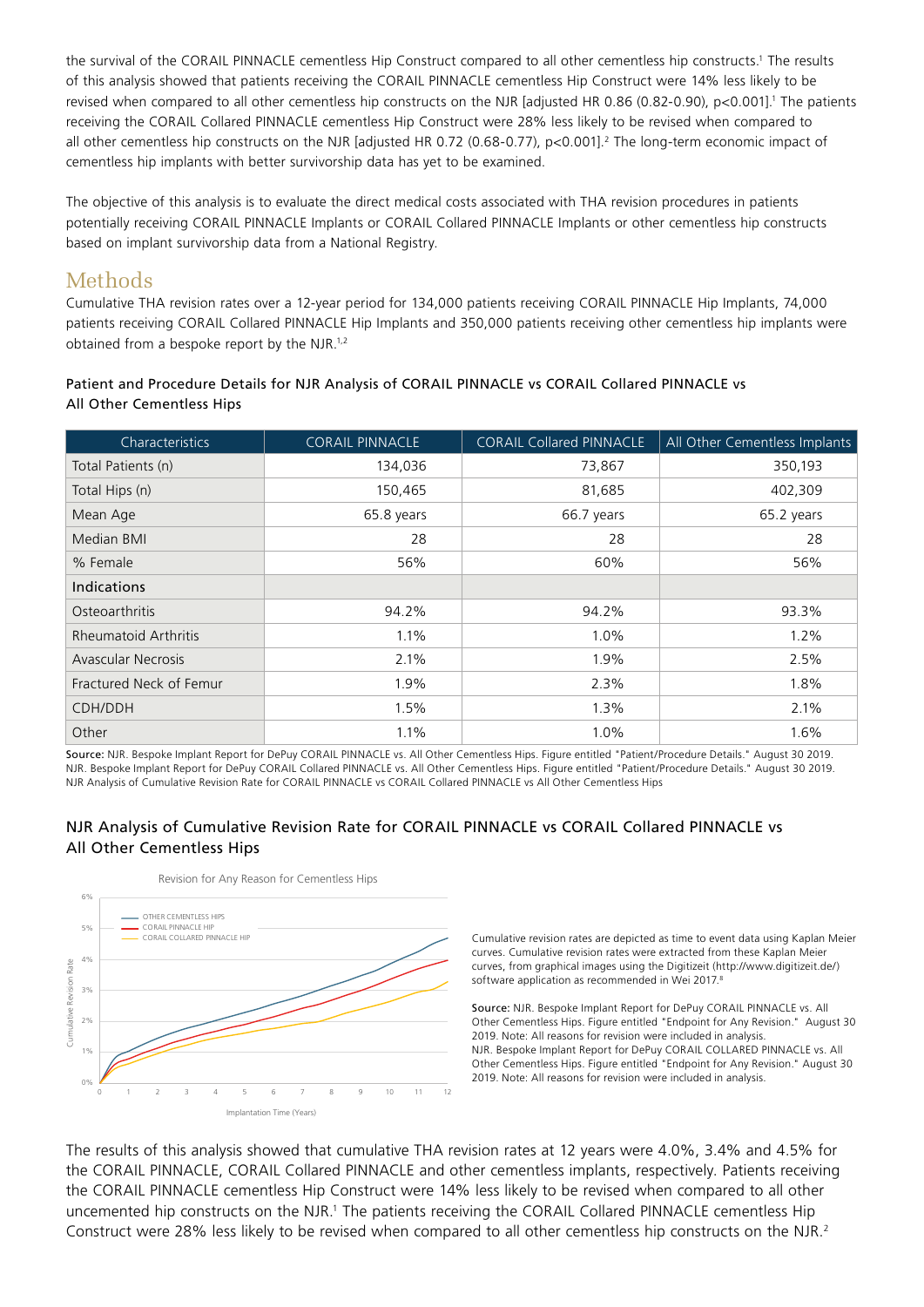#### Revision Risk Ratio of CORAIL PINNACLE vs All Other Cementless Hip Constructs

| Adjustment | Hazard Ratio, (95% CI) | p-Value   |
|------------|------------------------|-----------|
| Unadjusted | $0.83(0.80 - 0.87)$    | P < 0.001 |
| Adjusted   | $0.86(0.82 - 0.90)$    | P < 0.001 |

Source: NJR. Bespoke Implant Report for DePuy CORAIL PINNACLE vs. All Other Cementless Hips. Figure entitled

"Endpoint for Any Revision." August 30 2019. Note: All reasons for revision were included in analysis; "Adjusted" includes patient gender, age group, year of implantation and indications.

#### Revision Risk Ratio of CORAIL Collared PINNACLE vs All Other Cementless Hip Constructs

| Adjustment | Hazard Ratio, (95% CI) | p-Value   |
|------------|------------------------|-----------|
| Unadjusted | $0.68(0.64 - 0.73)$    | P < 0.001 |
| Adjusted   | $0.72(0.68-0.77)$      | P < 0.001 |

Source: NJR. Bespoke Implant Report for DePuy CORAIL Collared PINNACLE vs. All Other Cementless Hips. Figure entitled

"Endpoint for Any Revision." August 30 2019. Note: All reasons for revision were included in analysis; "Adjusted" includes patient gender, age group, year of implantation and indications.

The THA survival curves from this report were used to quantify the expected medical costs for hypothetical cohorts of patients receiving CORAIL Collared PINNACLE Implants (n=500), CORAIL PINNACLE Implants (n=500) or other Cementless Hip Constructs (n=500) in an economic model over a 12-year period. To conduct an economic analysis at various timepoints over the 12-year period, the THA survival curves from the NJR report were digitized and imported into an Excel model. Direct costs of THA revision procedures were estimated from the medical literature and costing algorithms. More specifically, a mean cost of £10,902 was used as the default estimate for revision THA procedures for both the CORAIL PINNACLE patients and other cementless hip patients. The mean revision cost was estimated based on Hospital Episode Statistics data, 2019-2020 fiscal year. HES data covers all inpatient admissions in England. Hospitalizations for revision were identified based on procedures codes (OPCS) as defined by the UK National Joint Registry.<sup>9</sup> An annual discount rate of 3% was applied to future years.

# Results

The results of this economic evaluation for a hypothetical cohort of 500 patients showed that cumulative revision costs over 12 years totaled £185,270 in the CORAIL PINNACLE group, £152,254 in the CORAIL Collared PINNACLE group and £219,080 in the other cementless hip implant group.

#### 12-Year Cumulative Revision Costs for Cementless Hip Cohort (n=500 for each cohort)



#### Cumulative Revision Costs for Cementless Hips Cohorts

Costs were £33,810 lower in the CORAIL PINNACLE cohort and £66,825 lower in the CORAIL Collared PINNACLE cohort due to less revision procedures over the 12-year period both compared to other cementless hip cohort. On a per implant basis this results in £67 lower cost for CORAIL PINNACLE and £134 lower cost for CORAIL Collared PINNACLE both compared to other cementless hip constructs. Results were most sensitive to the cost of revision and least sensitive to changes in the discount rate.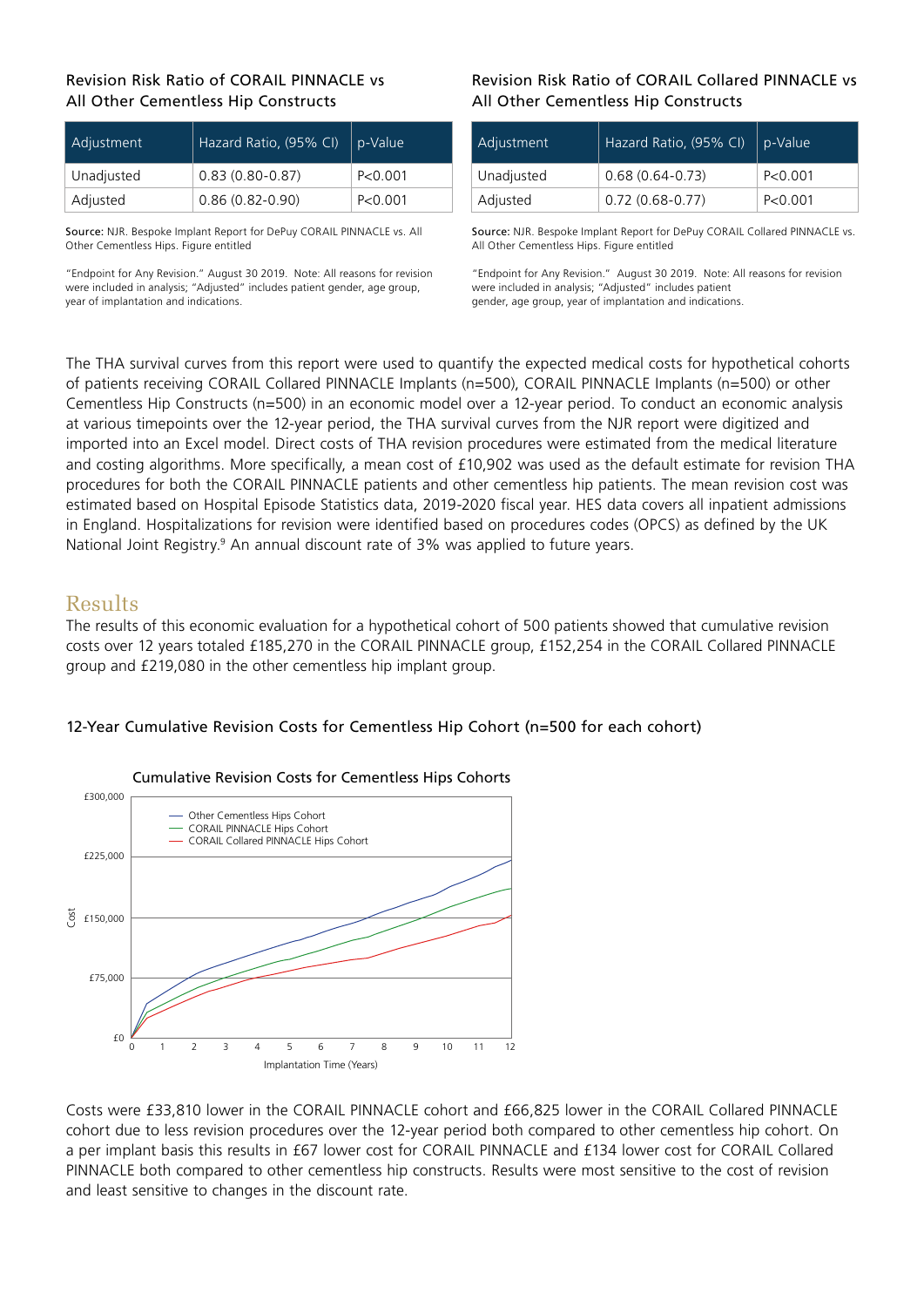## Sensitivity Analysis Results

|                                                   | 12-Year Cumulative Costs            |                                                        |                                                    |                                                                                |                                                                                                   |  |
|---------------------------------------------------|-------------------------------------|--------------------------------------------------------|----------------------------------------------------|--------------------------------------------------------------------------------|---------------------------------------------------------------------------------------------------|--|
| Parameter                                         | <b>CORAIL PINNACLE</b><br>$n = 500$ | <b>CORAIL Collared</b><br><b>PINNACLE</b><br>$n = 500$ | <b>Other Cementless</b><br>Constructs<br>$n = 500$ | <b>Difference</b><br><b>CORAIL PINNACLE</b><br>/Other Cementless<br>Constructs | <b>Difference</b><br><b>CORAIL Collared</b><br><b>PINNACLE</b><br>/Other Cementless<br>Constructs |  |
| <b>Base Case Analysis</b><br>Sensitivity Analysis | £185,270                            | £152,254                                               | £219,080                                           | £33,810                                                                        | £66,825                                                                                           |  |
| 30% Higher<br>Cost of Revision<br>Procedure       | £240,851                            | £197,930                                               | £284,803                                           | £43,952                                                                        | £86,873                                                                                           |  |
| 30% Lower Cost of<br><b>Revision Procedure</b>    | £129,689                            | £106,578                                               | £153,356                                           | £23,666                                                                        | £46,777                                                                                           |  |
| Discount Rate Set<br>at $0\%$                     | £216,960                            | £178,801                                               | £256,209                                           | £39,249                                                                        | £77,408                                                                                           |  |
| Discount Rate Set<br>at $6\%$                     | £160,943                            | £132,035                                               | £190,732                                           | £29,789                                                                        | £58,697                                                                                           |  |

## Validation of Economic Analysis Methodology

The methodology for this economic evaluation was validated using two approaches. In the first approach, an alternative estimate for the cost of THA revision procedures was identified from a study by Vanhegan et al (2012) on the economic burden of revision hip arthroplasty in the UK.10

In this study, the mean total costs for revision surgery in aseptic cases were £11,897, for septic revision £21,937, for peri-prosthetic fracture £18,185, and for dislocation £10,893. On average the cost for revision surgery amounted to £15,728 (in 2012 pounds) and then inflated to £18,716 (to the year 2019) for the validation analysis.

The results of this validation analysis were as follows:

#### Validation Analysis Results Using Alternative Estimate for Cost of THA Revision Procedures

|                                                                                | 12-Year Cumulative Costs            |                                                        |                                                    |                                                                         |                                                                                            |  |
|--------------------------------------------------------------------------------|-------------------------------------|--------------------------------------------------------|----------------------------------------------------|-------------------------------------------------------------------------|--------------------------------------------------------------------------------------------|--|
| Parameter                                                                      | <b>CORAIL PINNACLE</b><br>$n = 500$ | <b>CORAIL Collared</b><br><b>PINNACLE</b><br>$n = 500$ | <b>Other Cementless</b><br>Constructs<br>$n = 500$ | Difference<br><b>CORAIL PINNACLE</b><br>/Other Cementless<br>Constructs | Difference<br><b>CORAIL Collared</b><br><b>PINNACLE</b><br>/Other Cementless<br>Constructs |  |
| <b>Base Case Analysis</b>                                                      | £185,270                            | £152,254                                               | £219,080                                           | £33,810                                                                 | £66,825                                                                                    |  |
| Validation Using<br><b>Alternative Costs</b><br>for THA Revision<br>Procedures | £318,047                            | £261,369                                               | £376,086                                           | £58,039                                                                 | £114,717                                                                                   |  |

The validation analysis showed that results using the alternative value for cost of THA revisions were similar to the results using the base case cost of THA revisions (cost savings of £58,039 vs. £33,810 for CORAIL PINNACLE/Other Cementless Constructs and £114,717 vs. £66,825 for CORAIL Collared PINNACLE/Other Cementless Constructs).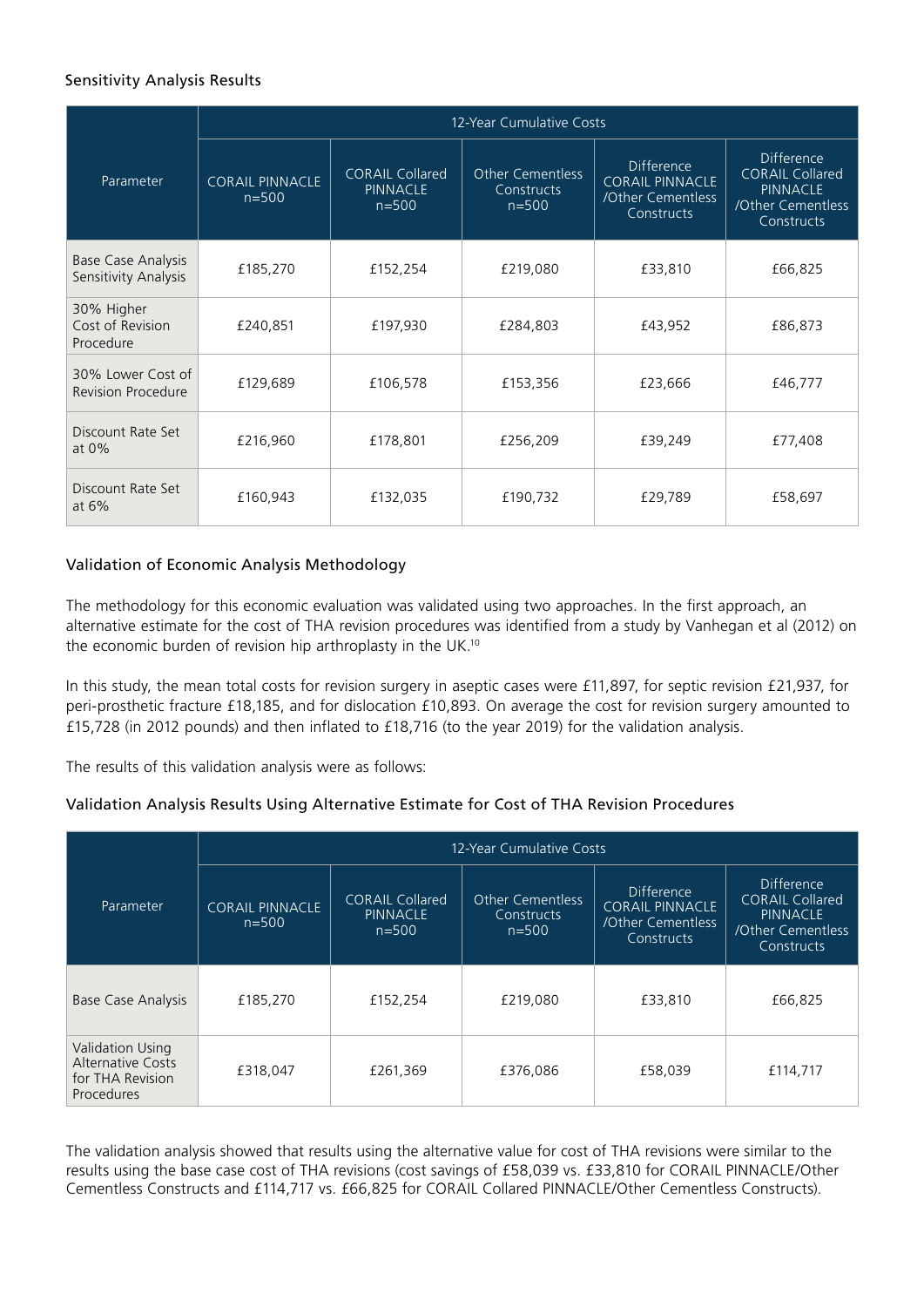For the second approach, the digitized values (used in the base-case analysis) for the THA survival curves were compared with the actual annual THA survival estimates from the NJR report. The results of this validation analysis were as follows:

|                | <b>Cumulative THA Revision Rates</b> |                        |                                 |                        |                             |                        |
|----------------|--------------------------------------|------------------------|---------------------------------|------------------------|-----------------------------|------------------------|
| Years          | <b>CORAIL PINNACLE</b>               |                        | <b>CORAIL Collared PINNACLE</b> |                        | Other Cementless Constructs |                        |
|                | Digitized<br>Estimates(%)            | Report<br>Estimates(%) | Digitized<br>Estimates(%)       | Report<br>Estimates(%) | Digitized<br>Estimates(%)   | Report<br>Estimates(%) |
| $\mathbf{1}$   | 0,79                                 | 0,8                    | 0,63                            | 0,6                    | 1,04                        | 1,0                    |
| $\overline{2}$ | 1,14                                 | 1,1                    | 0,69                            | 1,0                    | 1,46                        | 1,4                    |
| 3              | 1,44                                 | 1,4                    | 1,23                            | 1,2                    | 1,78                        | 1,7                    |
| $\overline{4}$ | 1,68                                 | 1,7                    | 1,46                            | 1,5                    | 2,03                        | 1,9                    |
| 5              | 1,90                                 | 1,9                    | 1,62                            | 1,6                    | 2,29                        | 2,2                    |
| 6              | 2,15                                 | 2,2                    | 1,77                            | 1,8                    | 2,57                        | 2,4                    |
| $\overline{7}$ | 2,43                                 | 2,4                    | 1,93                            | 1,9                    | 2,84                        | 2,7                    |
| 8              | 2,69                                 | 2,7                    | 2,12                            | 2,1                    | 3,16                        | 3,0                    |
| 9              | 3,00                                 | 3,0                    | 2,39                            | 2,4                    | 3,48                        | 3,3                    |
| 10             | 3,36                                 | 3,3                    | 2,64                            | 2,6                    | 3,86                        | 3,7                    |
| 11             | 3,71                                 | 3,7                    | 2,95                            | 2,9                    | 4,27                        | 4,1                    |
| 12             | 3,98                                 | 4,0                    | 3,28                            | 3,4                    | 4,70                        | 4,5                    |

#### Validation Analysis Results Using Actual Annual THA Revision Survival Estimates

This validation analysis showed that the results using the actual annual THA survival estimates were similar to the base case analysis results using the digitized estimates. Overall, these validation analyses demonstrate that the methodological assumptions chosen for this economic evaluation were appropriate.

# Conclusion

In summary, the results of this analysis demonstrate that hip implants with better survivorship over a 12-year period with 500 implants respectively have lower cumulative costs of approximately 15% with £33,810 (CORAIL PINNACLE) and 30% with £66,825 (CORAIL Collared PINNACLE) compared to hip implants with lower survivorship over the same period due to the costs attributable to revision procedures. On a per implant basis this results in £67 lower cost for CORAIL PINNACLE and £134 lower cost for CORAIL Collared PINNACLE both compared to other cementless hip constructs.